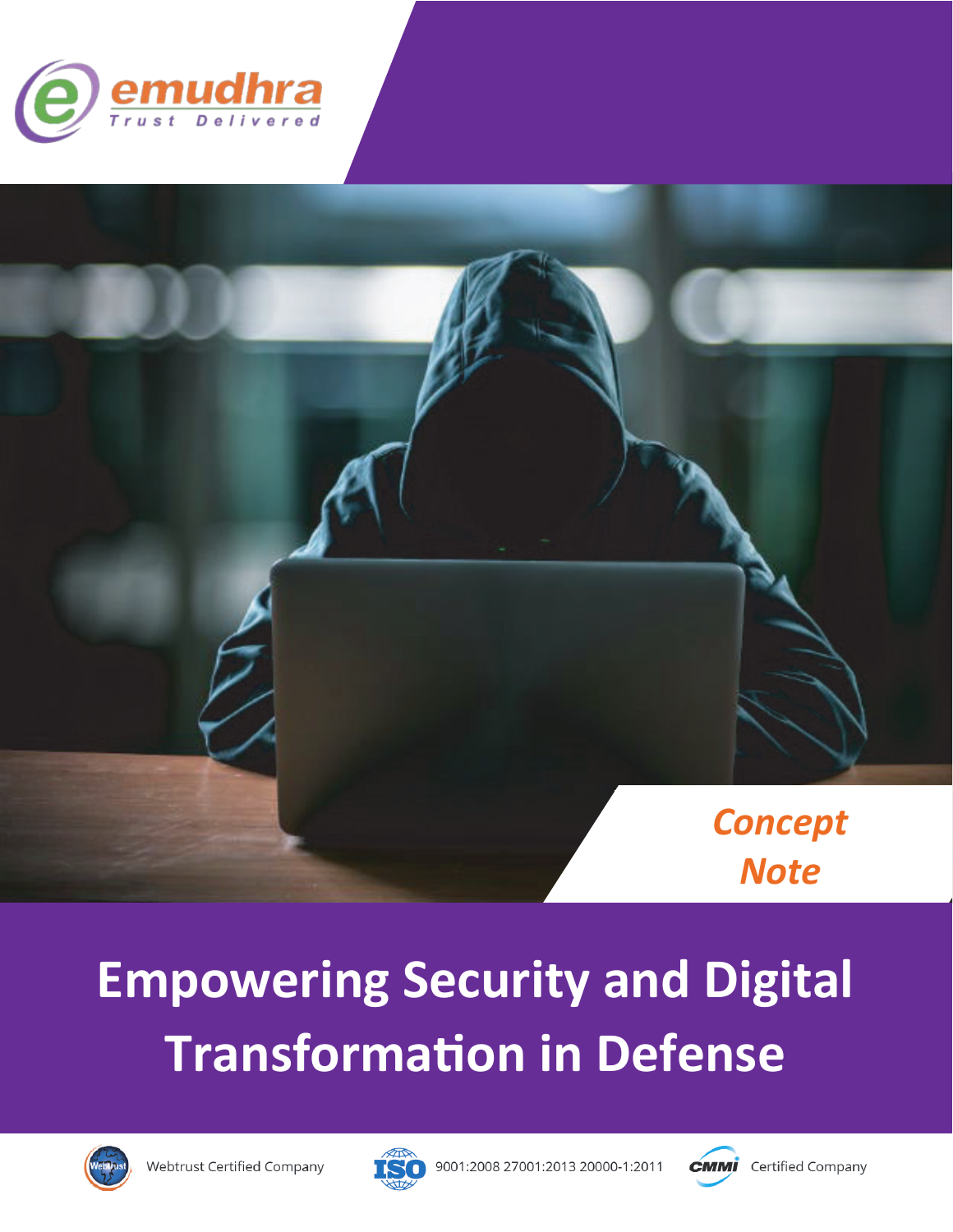

## **Introduc�on**

Cryptography has been an essential part of defense and warfare for the greater part of a century. With the use of computers to manage data storage, authorization, procurement, and more, identity management and secure transactions have never been more important to defense organizations than it is today. PKI (Public Key Infrastructure) helps defense organizations to secure their systems in a more robust way by enabling fool-proof identity management, integrity of transactions, and mitigating the risk of surveillance through SSL activity.

eMudhra has helped defense organizations enable robust security policies through an internal PKI ecosystem that relies on internal trust rather than external trust provided by global trust providers. Further, the system enables organizationsto enhance their authentication standard and streamline procurement processes by facilitating the creation and use of digital signatures to internal stakeholders which are secured through a self-destructible crypto-device.

# **Understanding Private PKI**

## **Overview**

Private PKI (Enterprise PKI) is about enabling the benefits of asymmetric cryptography to solve problems in an internal enterprise ecosystem (i.e. Army, Navy, Air Force) or even units within a large enterprise ecosystem (i.e. Army Procurement and Maintenance, etc). PKI is widely used in the form SSL's (or TLS) which are typically issued by global trust service providers. These providers are technologically trusted by the prominent web browser organizations of today to enable secure trusted communication between a web-server and the website. The communication leverages upon asymmetric cryptography and globally trusted identity to securely identify endpoints in a fool-proof manner, and encrypt data between the two endpoints using advanced encryption once the trusted communication channel has been established.

Private PKI is really about leveraging the benefits of this concept and utilizing the same internally to identify and secure communication that occurs constantly between multiple servers, applications, internal sites, and people, within an organization. This is done through setting up an internally trusted Certifying Authority system capable of issuing signature certificates as explained below:

| <b>Certificate Type</b>    | Use Case                                                                                                                                                                                                                                                                                                                                               |
|----------------------------|--------------------------------------------------------------------------------------------------------------------------------------------------------------------------------------------------------------------------------------------------------------------------------------------------------------------------------------------------------|
| <b>Server Certificates</b> | Used to identify servers and establish trusted & encrypted<br>communication channels amongst servers                                                                                                                                                                                                                                                   |
| <b>SSL (Private)</b>       | Private SSL's help in building internal trust ecosystems within<br>an organization for web assets that require trusted access but<br>are not generally exposed to the public                                                                                                                                                                           |
| <b>User Certificates</b>   | User certificates are digital signature certificates issued to members<br>of an organization and are often used as an advanced form of<br>authentication to access applications and to sign documents in a<br>manner that ensures data integrity, confidentiality, and non-repudia-<br>tion. User certificates are Typically issued on a crypto-device |

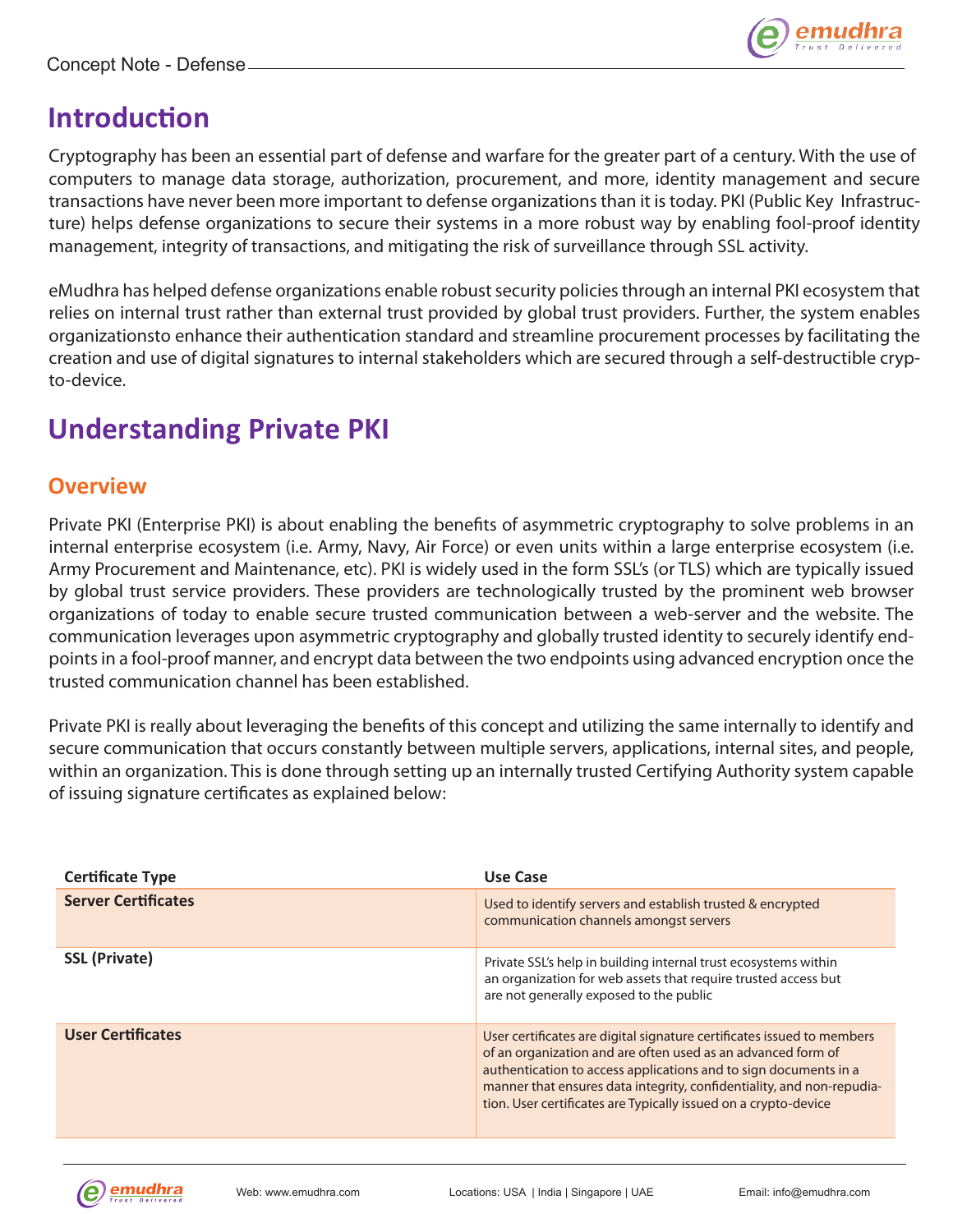

|                                     | (client side signing) to the end user or saved in a secure Hardware<br>Security Module and retrieved for usage (server side signing)                                                                    |
|-------------------------------------|---------------------------------------------------------------------------------------------------------------------------------------------------------------------------------------------------------|
| <b>Code Signing Certificates</b>    | These certificates are meant to protect the integrity of any<br>sensitive piece of code and establish a legal identity to the code<br>(and hence, the IP)                                               |
| <b>Document Signer Certificates</b> | Document signer certificates are certificates that are issued to<br>an organization at large to enable one-sided signing of documents in<br>bulk to maintain integrity of document data at all<br>times |
| <b>IoT Certificates</b>             | These certificates are issued to IoT devices which typically carry<br>low processing power to enable trusted identity of such                                                                           |

#### **How PKI Works**

PKI works on the premise of asymmetric cryptography whereby a private key (private to a user or device) and a corresponding public key (available in a public registry and unique to a single private key) are used to securely identify a given user or device.

Here's an example of how PKI works in the realm of trusted communication of data:



When the key pair is signed by a trusted Certifying Authority (CA), a new file type is created which is termed as the 'Digital Signature Certificate.' The function of the CA is to provide the keys to a trusted identity to enable other applications in the organization to trust the transactions originating from a certain set of keys.

PKI is also widely used to sign documents and pieces of data which are another critical form of user to user communication in today's world. In this case, a hash is created out of each document and is encrypted using the sender's private key. The encrypted hash is digitally signed using a certificate from a trusted source.

The digitally signeddocument consists of two components:

- a) A digital signature, which is a signed and encrypted hash value
- b) The original piece of data itself

The receiving application would essentially decrypt the signature file using the sender's public key. Simultaneously, the original data is again converted into a hash using globally accepted algorithms. When the two hash values match, we confirm that the signed document is valid and integrity of data is maintained.

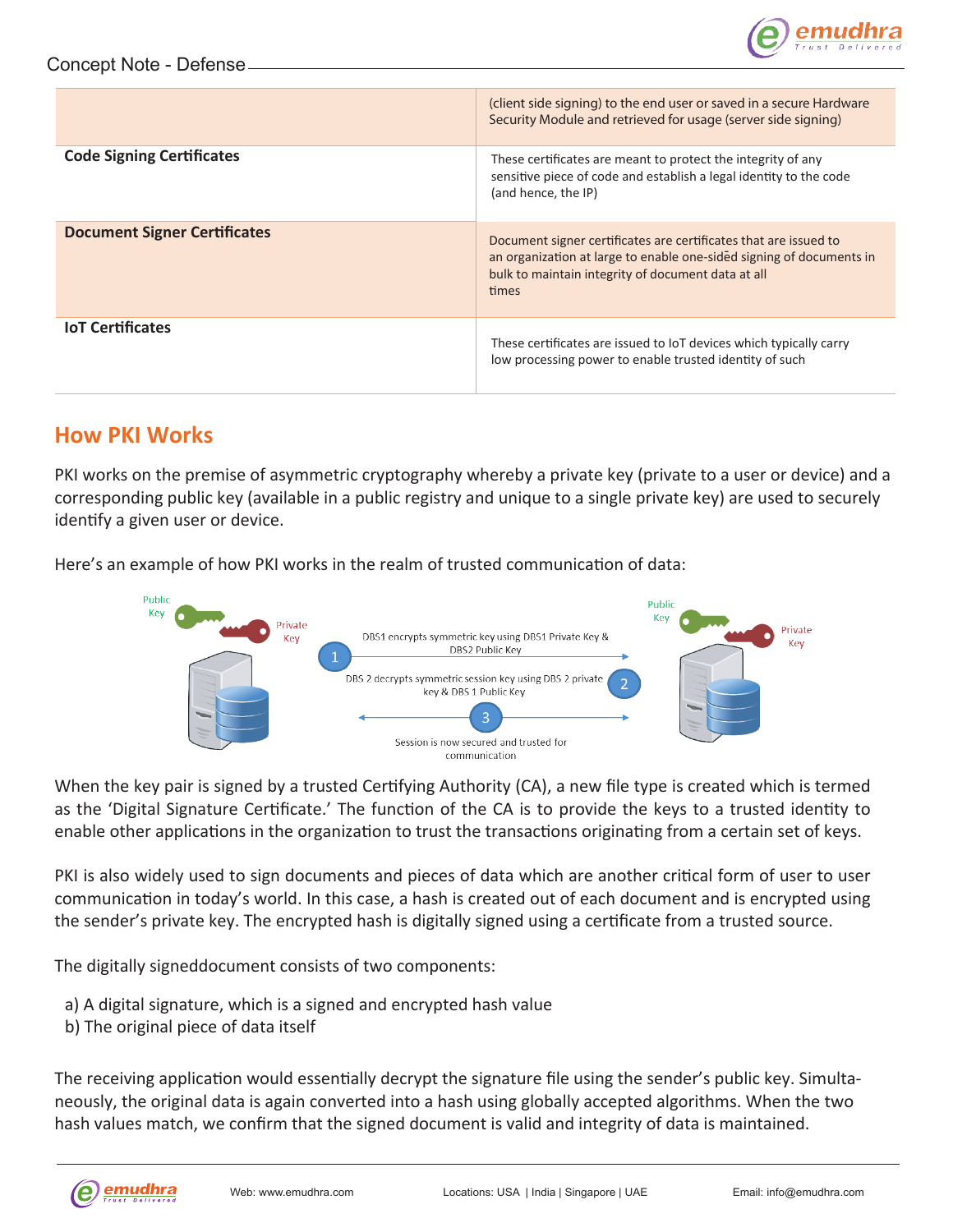The certificate is validated by the application to ensure it is a trusted certificate and that the identity of the signer as claimed can be trusted.

Here's a small diagram outlining how it works:



# **Value Proposition**

## **Contextual Value Proposi�on**

While there are many ways in which a private PKI can help, below are a few areas in which a PKI system can add

| <b>Problem Area</b>                                                 | <b>Risks Addressed</b>                                                                                                                                                                                                                                                                                                                                                                                                                                                                                                                                                                                                   | <b>Benefits</b>                                                                                                                                                                                                                                                                                                                                                                                                                                                                                                                                                                                                                                                                       |
|---------------------------------------------------------------------|--------------------------------------------------------------------------------------------------------------------------------------------------------------------------------------------------------------------------------------------------------------------------------------------------------------------------------------------------------------------------------------------------------------------------------------------------------------------------------------------------------------------------------------------------------------------------------------------------------------------------|---------------------------------------------------------------------------------------------------------------------------------------------------------------------------------------------------------------------------------------------------------------------------------------------------------------------------------------------------------------------------------------------------------------------------------------------------------------------------------------------------------------------------------------------------------------------------------------------------------------------------------------------------------------------------------------|
| <b>Trusted</b><br>communication<br>across & within<br>organizations | Private PKI can ensure that each server, user,<br>and device, is given a fool-proof identity which is<br>then used to communicate. Further, it is also<br>used for encryption of data between trusted<br>endpoints to ensure high levels of security in<br>communication. As a result, it can help in<br>following ways:<br>• Prevent man-in-the-middle and browser-<br>in-the-middle attacks<br>• Prevent phishing and other risk arising<br>out of fraudulent sites that can pose as<br>valid websites<br><b>Protect sensitive data and limit the</b><br>amount of information passed outside<br>of the defense agency | The benefits of private PKI in enabling trusted<br>communication are many. With evolving<br>technologies like IoT and blockchain, PKI becomes<br>an important component to establish identity and<br>trust in these ecosystems. eMudhra's emCA is<br>optimally catered to enhance your IT ecosystem.<br>Some of the benefits of emCA are:<br>• Issuance of IoT certificates to track movement<br>of sensitive inventory with zero-risk of<br>hacking<br>• Enhance mobility and use of digital assets<br>within the organization without<br>compromising security<br>• Have a tamper proof record of all<br>communication activity (data and<br>documents; not radio) available at all |

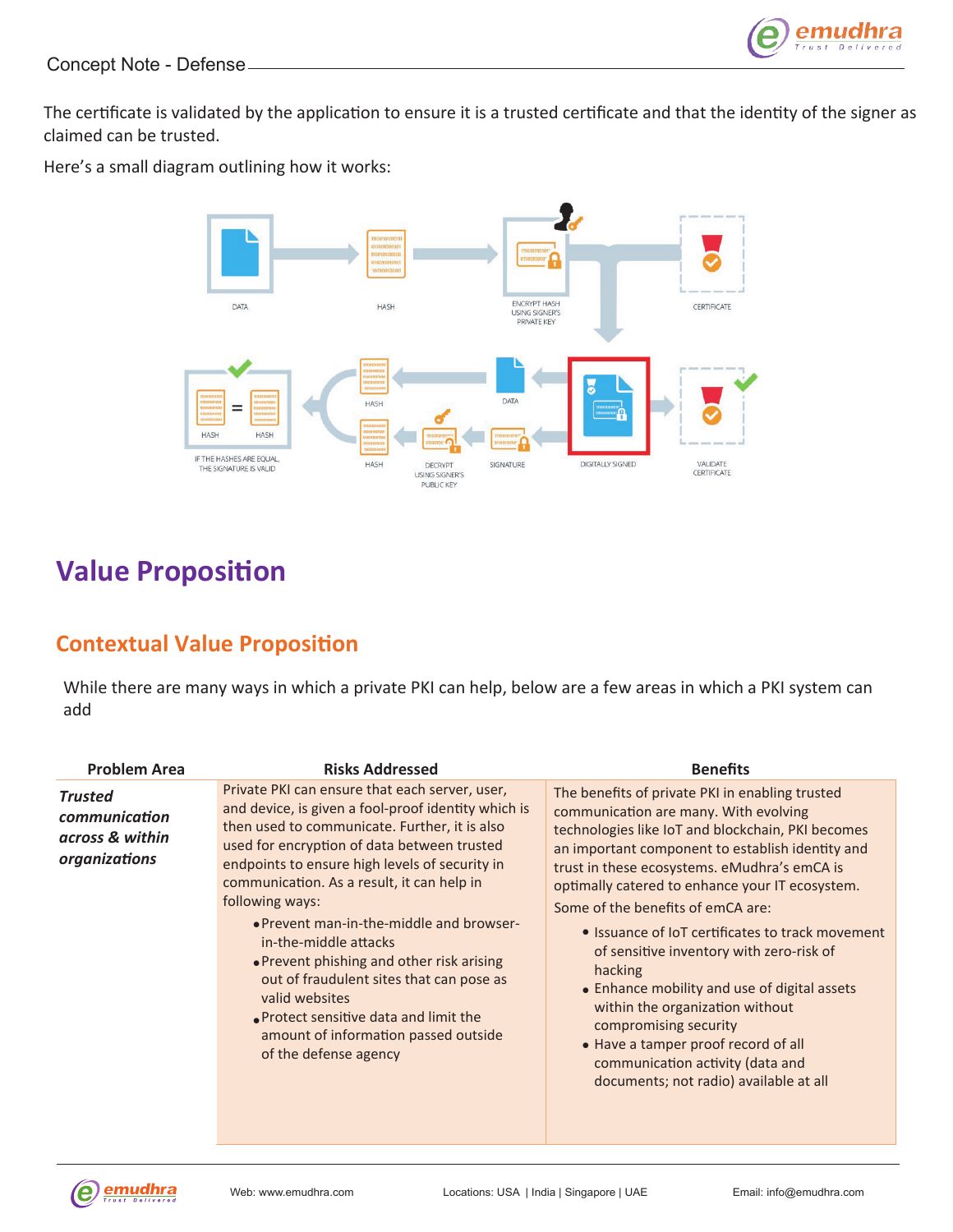

| <b>PKI Authentication,</b><br><b>STRONG user</b><br>authentication<br>management                                                             | Digital Signatures can be issued to individuals<br>within an organization from a Private PKI Root.<br>Such signatures can be stored in smart cards,<br>crypto tokens, or even on the server (to be<br>retrieved for use when needed).<br>These signatures can mitigate risks in following<br>ways:<br>• DSC authentication significantly reduces<br>risk associated with false<br>authentication<br>• Since it signs the authentication transac-<br>tion with a time stamp, the authentication<br>activity can never be refuted by the user<br>thus bringing greater accountability<br>• It can provide a tamperproof log of not<br>only application level access but also<br>domain level access helping reduce risk<br>and manage the digital ecosystem<br>effectively                                                                                                                      | PKI Authentication has been the standard in<br>multiple defense organizations, and broadly<br>speaking, for sensitive government applications and<br>eCitizen actions. The key criteria for PKI to be used<br>lies in the nature of technology which does not<br>allow for any technological compromise.<br>What this means, is that inappropriate access would<br>not be possible unless the rightful user has shared<br>their credentials. Hence, there is a significant level<br>of accountability placed on the user and the<br>importance that they give in managing their<br>credentials.<br>Some benefits of this application include:<br>• Non-repudiation of user actions in any<br>domain level or application level activity<br>· Dynamic management of user authentica-<br>tion through effective duration and key<br>policies<br>• Secure access to digital archives<br>• Ability to detect unwanted access or access<br>by illegal persons through the CRL & OCSP    |
|----------------------------------------------------------------------------------------------------------------------------------------------|-----------------------------------------------------------------------------------------------------------------------------------------------------------------------------------------------------------------------------------------------------------------------------------------------------------------------------------------------------------------------------------------------------------------------------------------------------------------------------------------------------------------------------------------------------------------------------------------------------------------------------------------------------------------------------------------------------------------------------------------------------------------------------------------------------------------------------------------------------------------------------------------------|------------------------------------------------------------------------------------------------------------------------------------------------------------------------------------------------------------------------------------------------------------------------------------------------------------------------------------------------------------------------------------------------------------------------------------------------------------------------------------------------------------------------------------------------------------------------------------------------------------------------------------------------------------------------------------------------------------------------------------------------------------------------------------------------------------------------------------------------------------------------------------------------------------------------------------------------------------------------------------|
| Document signing,<br>ensuring valid<br>identity, document<br>integrity,<br>confidentiality, and<br>user accountability<br>in going paperless | The signature certificates issued to users through<br>a Private PKI have yet another important use<br>case that can significantly streamline and protect<br>your organization's intelligence and activities.<br>Intelligence quite often is in written form which<br>generally poses a high level of risk of theft, copy,<br>loss, etc. The same goes for approvals,<br>authorizations, signed documents, etc. that are<br>exchanged between teams every day.<br>Document signing using Digital Signatures can<br>help reduce risk in following ways:<br>• Reduce the amount of physical paper<br>that needs to be transported, created,<br>stored, etc.<br>• Reduce risk associated with data<br>tampering in archived documents and in<br>current documents (exchanged within<br>organization)<br>• Reduce risk associated with unauthorized<br>approvals and unauthorized<br>communication | There are many benefits associated with going<br>paperless in a secure fashion. Security lies at the<br>center of any true paperless office initiative to<br>ensure that digital transformation can actually be<br>worthwhile for Defense organizations.<br>eMudhra's emSigner can benefit your organization<br>in following ways:<br>• Significantly reduce costs associated with<br>paper, storage, transport, etc.<br>• Enable digitization in procurement and<br>document movement in the organization<br>• Complete traceability of all documents<br>managed through the system<br>• Securely storing documents in the form of<br>hash values which can only be retrieved by<br>the application<br>• Paired with STRONG authentication and<br>AD/LDAP (or inbuilt access management)<br>to ensure that only trusted users have<br>access.<br>• Bring accountability in the minds of your<br>employees to enhance the user mindset<br>towards security at the work environment |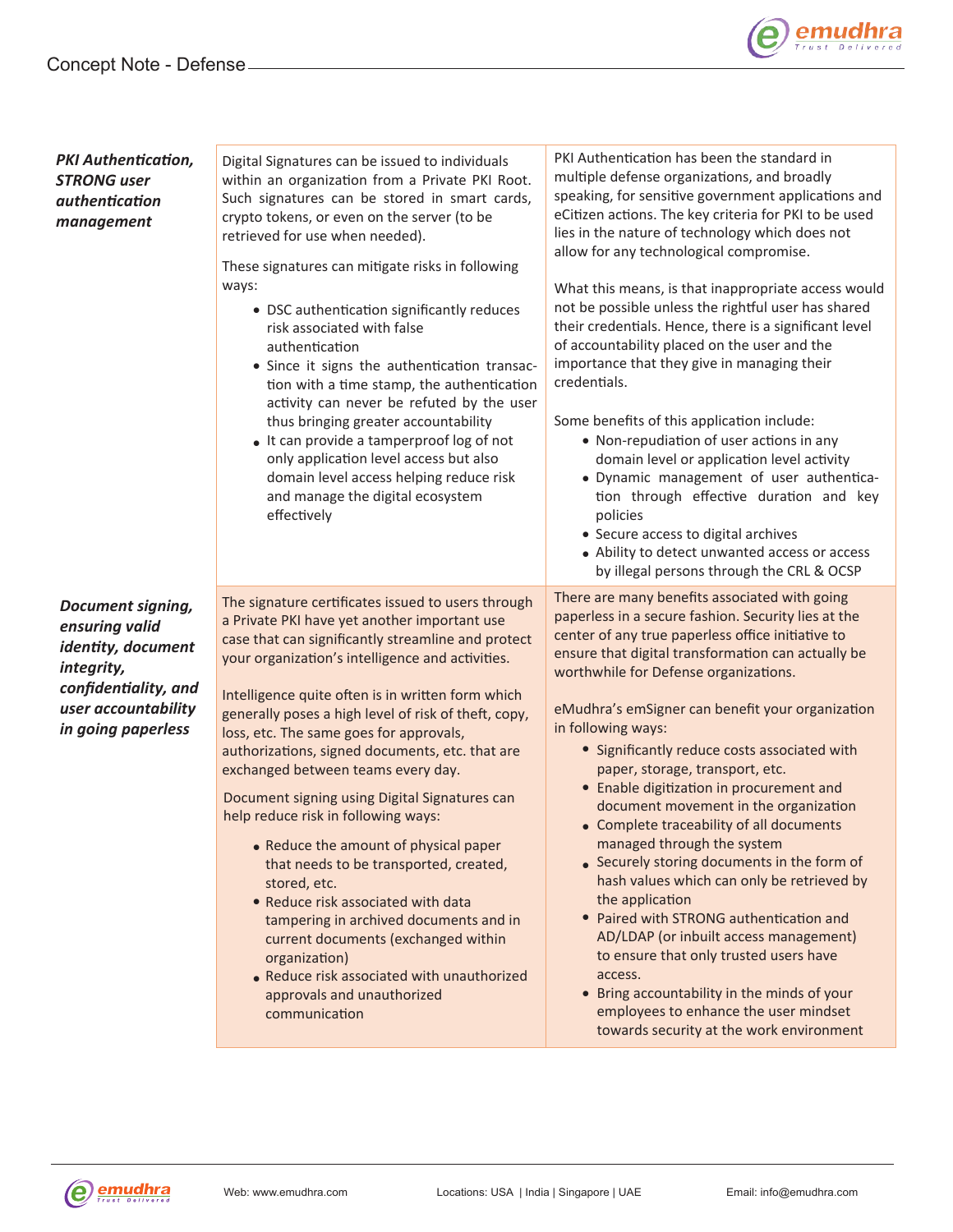

#### **Use cases**

| <b>Use Case</b>                                                                           | <b>Description</b>                                                                                                                                                                                                                                          | <b>Status</b>                        |
|-------------------------------------------------------------------------------------------|-------------------------------------------------------------------------------------------------------------------------------------------------------------------------------------------------------------------------------------------------------------|--------------------------------------|
| <b>Domain level access</b><br><i>authentication</i>                                       | Using user's Digital Signature to authenticate user and<br>sign the event every time user logs into any given<br>domain.<br>*eMudhra is not privy to the full details of the domain<br>as portions of the same were handled by the<br>customer              | <b>Deployed on live instances</b>    |
| <b>Application level access</b><br><i>authentication</i>                                  | Using user's Digital Signature to authenticate user<br>each time he/she log into application(s) within the<br>organization.<br>*eMudhra provided API stack to customer who then<br>did various integrations with level 2 support from<br>eMudhra            | Deployed on live instances           |
| <b>Paperless procurement</b>                                                              | Entire procurement process was converted to a<br>paperless process using digital signatures. Certifi-<br>cates were stored in the HSM and retrieved though<br>user authentication. Sensitive use cases required<br>some users to carry crypto devices also. | <b>Deployed on live instances</b>    |
| <b>ERP/HRMS integration</b><br>(recruitment, accounts, inter<br>team communication, etc.) | Integration with ERP to manage digital communica-<br>tion across all nodes, branches, and users of the<br>ecosystem. Use cases are envisaged to go beyond<br>procurement into accounts, inventory management,<br>maintenance, recruitment, and more         | Deployed on live instances           |
| <b>Inventory management on</b><br>blockchain                                              | Hyperledger fabric envisaged to create a distributed<br>ledger ecosystem for storing inventory records to<br>protect against single point risk                                                                                                              | <b>Proof of Concept facilitation</b> |

## **The Solu�on Ecosystem**

The solution ecosystem will have to consist of multiple modules that function together effectively to address the security requirements of a defense organization. The solution components must primarily address the creation of digital signatures. Then, this must be supplemented with the ability to validate the same and broadly, the ability to use the same in document workflows.

eMudhra, as a firm focused on empowering digital transformation through PKI, has the entire framework of solutions required to make secure digital transformation in Defense a reality. The deployment details below are standard architectures. However, eMudhra has helped defense organizations right from defining the data centers, customizing the deployment architecture, all the way to implementing a robust and comprehensive PKI solution and PKI dependent application ecosystem.

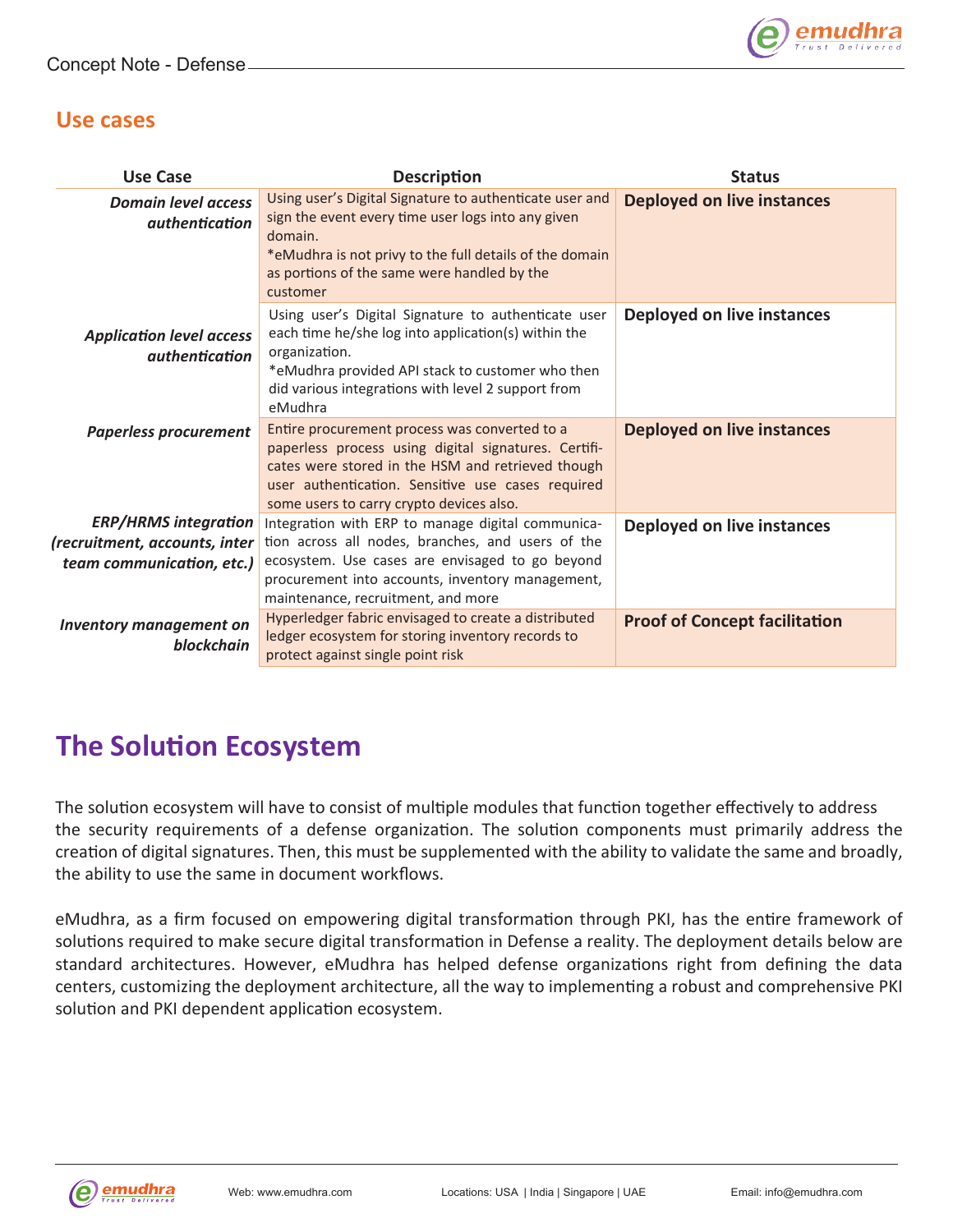

### **Components**

| <b>Solution Name</b>                                  | <b>Solution Type</b>                         | <b>Purpose of Solution</b>                                                                                                                                           |
|-------------------------------------------------------|----------------------------------------------|----------------------------------------------------------------------------------------------------------------------------------------------------------------------|
| emCA - PKI Suite<br>*solution structure covered below | Certificate Authority system                 | Used to create and manage the<br>lifecycle and distribution of digital<br>certificates within an organization                                                        |
| emAS - Identity Management                            | <b>Multi Factor Authentication</b><br>system | Used to validate digital signatures<br>in multiple forms in addition to<br>other authentication factors such<br>as OTP, Biometric, Facial, Iris,<br>Smart card, etc. |
| emSigner - Paperless Office                           | Signer solution                              | Used to leverage upon digital<br>signatures in multiple forms to<br>sign documents and manage<br>workflows, DMS, OCR, and more.                                      |

## **Private PKI (emCA) – Solution Structure**

For the purpose of this concept note, we are primarily focusing on the core solution, emCA, which enables creation and management of signature certificates in addition to managing many nuances around the same. Kindly note that deployment architectures are subject to variance from one client to another due to the variance in nuances and requirements.

Below is a pictorial representation of all the components of the core PKI system (emCA) which are required to function as an effective private PKI:



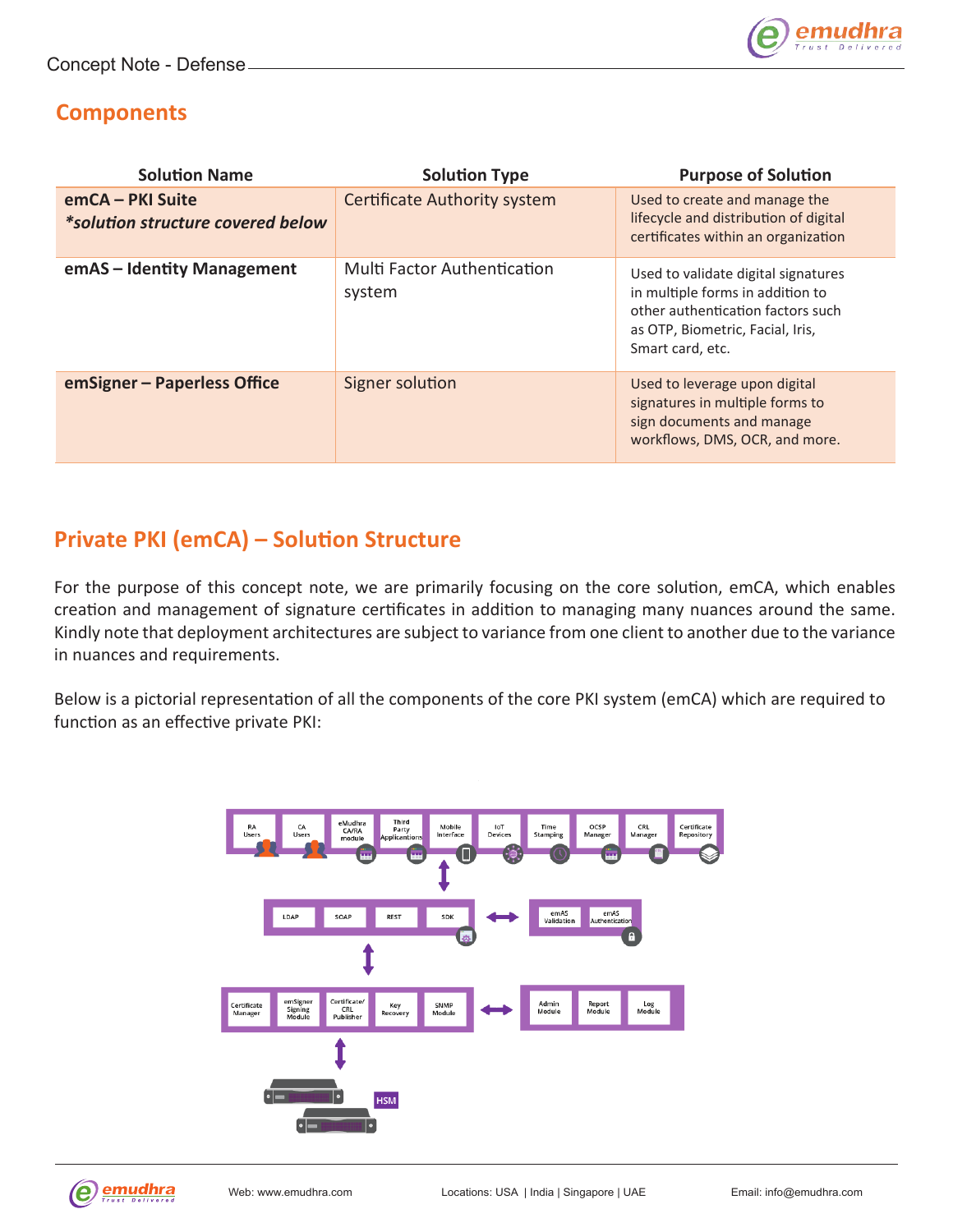

# **Useful Links**

| <b>Title</b>         | <b>Link</b>                                               |
|----------------------|-----------------------------------------------------------|
| emCA Brochure        | https://www.emudhra.com/download/brochures/emCA-Suite.pdf |
| emAS Brochure        | https://www.emudhra.com/download/brochures/emAS-MFA.pdf   |
| emSigner Brochure    | https://www.emudhra.com/download/brochures/emSigner.pdf   |
| References - eMudhra | https://www.emudhra.com/resources.html?resid=UseCases     |
| Press - eMudhra      | https://www.emudhra.com/press-releases.html               |